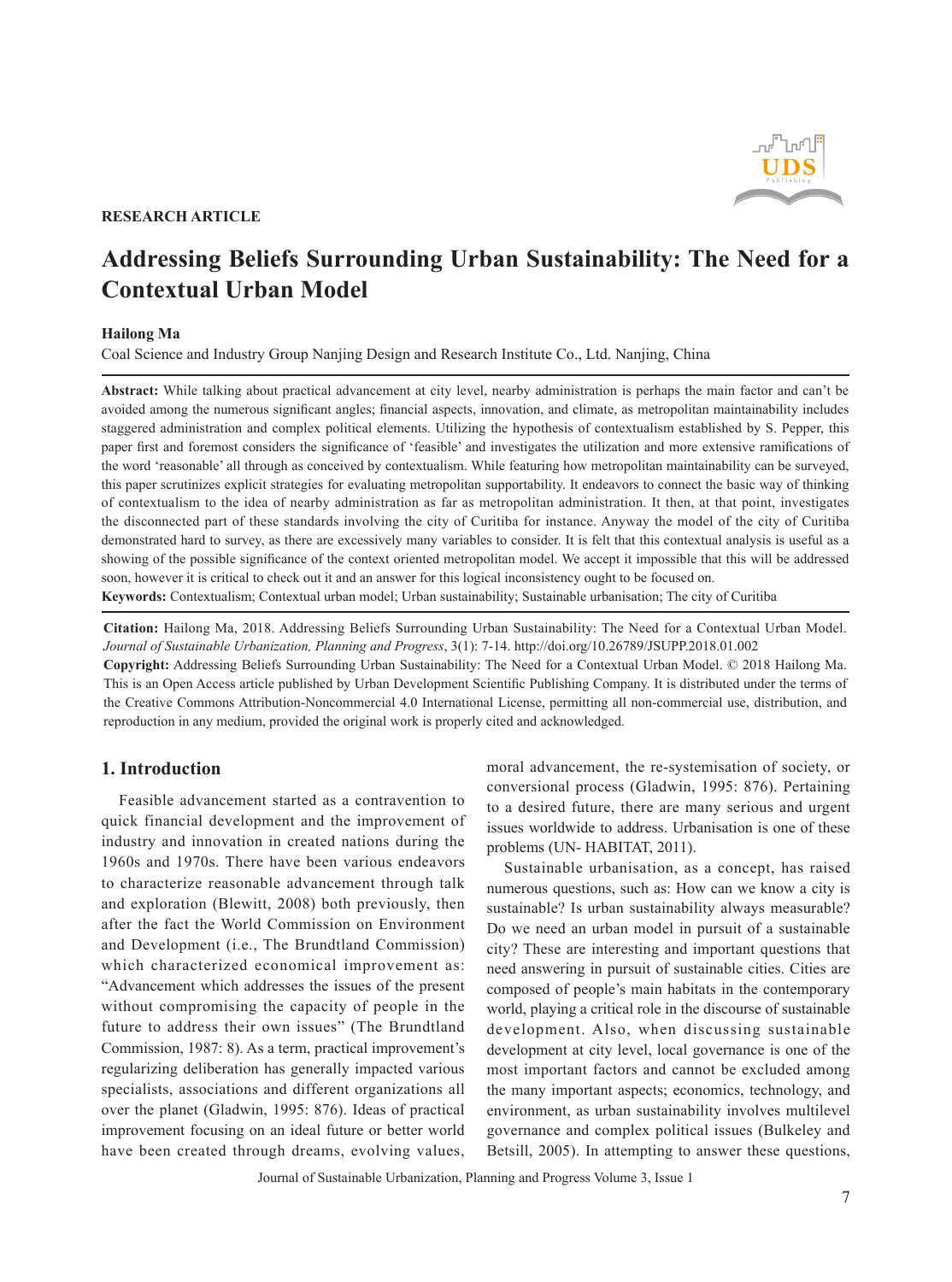this paper will firstly consider the meaning of 'sustainable' and critique the use and wider implications of the word

'sustainable' throughout envisaged by contextualism. Contextualism is "a philosophical worldview in which any event is interpreted as an ongoing act inseparable from its current and historical context" (Fox, 2008: 55). Contextualism deals primarily with "the event in its setting" (Pettigrew, 1985). It is described as the relationship of parts to the whole (Wolford, 2005).

While highlighting how urban sustainability can be assessed, this paper will critique specific methods of assessing urban sustainability, including urban sustainability indicators. After looking at the philosophy underlying these measurable criteria, it will attempt to link the critical philosophy of contextualism to the concept of local governance in terms of urban management. Although contextualism has been widely discussed and has contributed to the epistemological development of research philosophy (Madill et al., 2000), there does not seem to be much research regarding how contextualism has contributed to social development and its major function in contemporary times. Therefore, it is necessary and considered to be important to look at how contextualism has affected social development, specifically focusing on local governance and the issue of sustainability. Finally, it will argue for the consideration of different contexts of time and space in the application of universally accepted principles, by looking into the contradictory aspect of these principles using the city of Curitiba, a frequently stated model of sustainable city, the capital of the State of Paraná, Brazil, as an example.

This paper will look at contextualism as it is outlined in the book World Hypotheses: a study in evidence written by Stephen C. Pepper, a philosopher and aestheticist. Pepper depicts contextualism in his book World Hypotheses as finding the essence of the universe in the synthesised historical, yet changing, event. The word 'historical' is used not in the common sense (to indicate the past), but in a sense that these events keep changing and refer to both precursors and future consequences. In this dynamic and dramatic actuality, a historical event actually means an active event; Pepper (1942) calls this an "act" (p. 232).

Despite the book being published in 1942 and Pepper focusing on the arguments of his own time, the book is amazingly contemporary. Pepper's theory has greatly influenced various subjects from developmental and industrial psychology (Bornstein and Lamb, 1999; Payne, 1996), to qualitative research methods (Pettigrew, 1985), and group theory (Fambrough and Comerford, 2006). To date, for urban studies, Pepper's writing can still be rediscovered, full of insights of the contemporary world.

# **2. Overview of Pepper's Contextualism and Conceptual Development**

Within contextualism, a series of historical events show a textual quality as a result of an interdependent process of spread, change and fusion of strands and the context of texture. A spread, also called as a specious present, refers to a paradoxical intuitive "feeling of futurity" (Pepper, 1942: 239) as well as "a corresponding feeling of pastness" (Pepper, 1942: 240) of a given event. A change, the opposite concept of "absolute permanence or immutability" (Pepper, 1942: 243), refers to the continuous shallow temporality that a quality is thought to have, while a fusion refers to an extended meaning of a change, a deeper degree of qualitative integration in an event (Pepper, 1942: 244). Quality refers to the total meaning whereas texture refers to details and relations which make up that quality (Pepper, 1942). Although it is difficult to distinguish between a strand and a context, Pepper (1942) notes that whatever directly contributes to the quality of texture can be regarded as a strand, whereas whatever indirectly contributes to it can be regarded as context.

"Qualitative confirmation theory" (Pepper, 1942: 275), the truth criterion of contextualism or the Contextual Operation Theory (Yim and Lee, 2010), provides a contextualist approach to seek a solution to a problem when a problem arises or to evaluate theories and knowledge claims. When a contextualist is blocked by a problem, she seeks a solution to solve the problem by analysing the situation in search of a hypothesis and by a direct verification of the hypothesis through perception. This is followed by operational act; which in total will lead her to the solution of the problem, the status of satisfaction (Pepper, 1942: 269). This 'Problem Solving Process' can be departmentalised into several steps: Blocking – Analysis – Hypothesis – Perceptual Verification, or Operation – Satisfaction (Yim and Lee, 2010). Through the operation of a hypothesis through direct or perceptual verification, a large amount of insight can be given in terms of the quality and texture that the problem or the event is referred to (Pepper, 1942: 278). It is noted that Pepper's framework can be very valuable in revealing the essential ingredients, assumptions, and concerns of different study fields, and for this reason his work has been recently reintroduced in many areas (Fox, 2008: 56).

# **3. "Sustainable" and Contextualism**

"Sustainable" in general means "able to be maintained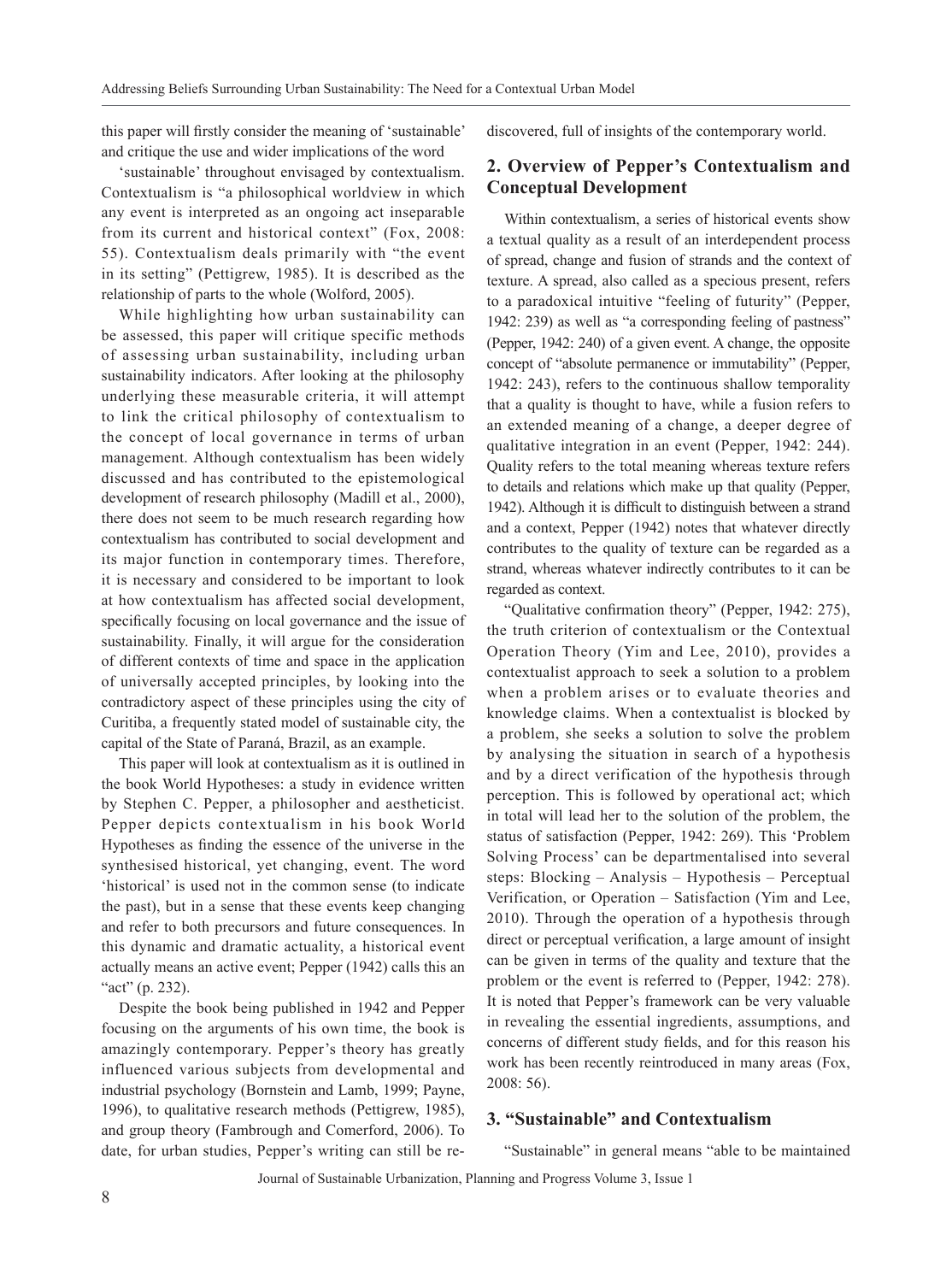at a certain rate or level" (Oxford dictionaries) but it seems to contain various additional meanings with a surplus of social roles in the field of sustainable development which are "fraught with contradictions" (Redclift, 1987), and therefore confusing (Redclift, 1994: 17). At times, the word 'sustainable' seems intended to make a phrase appear smart or stylish when used with other words, and this creates a great deal of argument and confusion. Sometimes 'sustainable development' is confused with "smart growth" or creating "livable communities" (Portney, 2003). By examining a wide range of literature, Frazier (1997) notes 'sustainable' being used as "[a] fashionable modifier" (p. 183). He also indicates that, quite often, the use of the word is even "redundant, hence rendered absurd", in attempts to emphasise it (Frazier, 197: 183). The word 'sustainable' seems to contain the different values that each concept implies, but expresses these in an abstract and seemingly trendy way. Within this tendency, it is also noted that the word sustainable is considered to describe something objective and scientific (Lélé and Norgaard, 1996). Above all, a shared feeling that a sustainable thing is "a good thing" (Beatley and Manning, 1997: 3) appears to exist. After all, there are few who would be against non-sustainable things (Jamieson, 1998: 184). The definition of 'sustainable' is obviously a huge concern to the field (Haughton and Hunter, 2003) and it is something that will continue to produce debate, and be of interest to everyone involved.

To return to the fundamental meaning of the word sustainable as taken from the dictionary, in the previous chapter, the concept of an act is depicted not as "an act conceived as alone or cut off [but] it is an act in and with its setting, an act in its context" (Pepper, 1942: 232). A contextual perspective towards 'sustainable' contains this concept of an act. Focusing on revealing an implicit understanding of the word sustainable from the perspective of contextualism, the authors will attempt to describe this by using qualitative confirmation theory as an example.

According to the articulation of the process of Contextual Operation Theory, an act in its context can be realised by the direct verification of a hypothesis, or perception (Pepper, 1942). While a problem is satisfactorily solved through a contextual act, which is the perception, or the total perceptual verification process of hypothesis, some new textual quality is created. Therefore, we are now situated in a new present with redefined truth. When this new historical present of an event is blocked again by a new strand it creates an unusual sense of surprise that is a novelty, another contextualist problem solving process starts and this process of redefining truth continues.

Through this continuous process named the "Qualitative Circle" by Yim and Lee (2010: 19), "the truth is changeable and becomes continuously new" (Yim and Lee, 2010: 20). Hence, "the ineradicable contextualistic categories may thus be said to be change and novelty" (Pepper, 1942: 235). Nevertheless, since the textual quality embraces layers of pastness as well as futurity that hold through strands and context interpenetrating each other, the new change and novelty come with a sense of "an integrative novelty" [which institutes] a new strand through fusion, and has new causal potentialities" (Pepper, 1942: 260).

## **4. Contextual Principles of Sustainable Cities and Urban Sustainability**

Building on the contextualist meaning of the word sustainable, changing and novel textual qualities being alive at present while also intertwined with the past and future in retrospect through the qualitative circle, lie at the heart of the concept of sustainable cities. By applying this perspective of sustainable cities, some principles of sustainable cities from existing literature may perhaps need to be reconsidered with more focus on the qualitative aspects of urban sustainability.

Modern development and urban domains have been facing problems and alternative plans have been sought (McHarg, 1969). The contested concept of sustainable development can be seen as being in the same line to seek an alternative. Today, more attention is paid to quality within the discourse of urban life, which was discounted by an emphasis on quantitative and objective approaches to urban situations (Lee, 1999; Yim and Lee, 2010); for example, a focus on urban residents' quality of life or a greater social mix in neighbourhoods striving to combat exclusion were set through Agenda 21 launched in Rio and the Third International Urban Forum in Vancouver in 2006 (Lieberherr-Gardiol, 2008: 333). When considering the field of contemporary urban studies, the word 'sustainable' seems to more and more imply a respect for quality in its meaning.

This point can be further supported by the notion of urban sustainability considered as "a problem described by the complex dynamics of human-nature interactions", which requires the perspectives of both scientific and philosophical understandings of the world (Du Plessis, 2009: 31); in other words, an integrated view of the perspectives of quantitative and qualitative approaches to assess urban sustainability. This is important, especially when bearing in mind the fact that urban sustainability indicators are claimed to be more quantifiable and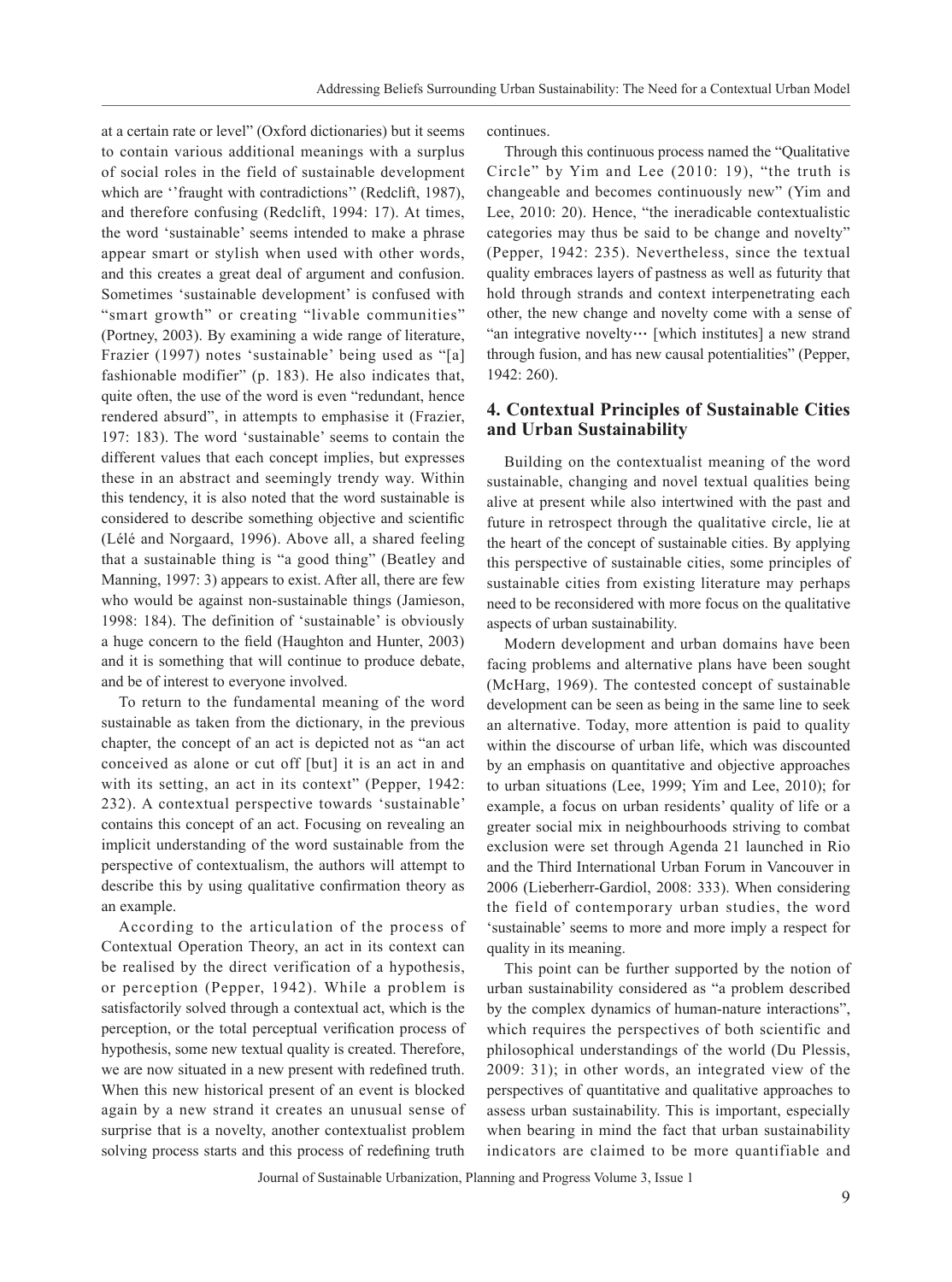scientifically valid than to be accepted by a qualitative form (Bell and Morse, 2003). In attempts to assess how sustainable a city is, and the characteristics of urban sustainability, many different criteria and indicators must not be ignored (Li et al., 2009; Shen et al., 2011). Urban sustainability indicators can be defined as "bellwether tests of sustainability and reflect something basic and fundamental to the long-term economic, social or environmental health of a community over generations" (Sustainable Seattle, 1993: 4). Many have attempted to accomplish an "objectively verifiable scientific measurement of sustainability" (Bell and Morse, 1999: 195). Most criteria or indicators attempt to integrate the different perspectives of stakeholders, and they are based on the fundamental 'scientific' principles of simplicity and quantification (Harger and Meyer, 1996). As Maclaren (1996) also outlines, it is important to note that most indicator systems are to some extent simplification and reflection of complex phenomena, even though some indicators have very complicated multilateral categories. For example, the United Nations (2007) published the new revised edition of the Commission on Sustainable Development (CSD) indicators developed in response to decisions by the CSD and the World Summit on Sustainable Development in 2002. The CSD indicators are composed of 14 CSD indicator themes with 44 subthematic categories. In the past, the Oregon Progress Board identified 272 indicators (Oregon Progress Board 1991). The Alberta Round Table on Environment and Economy finalised a total of 59 indicators from the initial 850 suggestions (Alberta Round Table on Environment and Economy 1994).

While these urban sustainability criteria or indicator systems are broadly applied as important tools (Shen et al., 2011: 26), there is a more fundamental question: Is urban sustainability always measurable? This question echoes the contextualist view on urban sustainability, met by Maclaren's (1996) emphasis on urban sustainability indicators being the simplification of complex phenomena. Two main streams about the question can be found: a moderate perspective, and a radical perspective.

A moderate perspective does not oppose the idea that urban sustainability can be measured, but emphasises that an epistemological shift of the philosophies underpinning urban sustainability is needed for example from the neoclassical economic approach to donor-side approach (Federici et al., 2003). It is important to acknowledge this type of shift when it is applied, because if unnoticed, this may result in inconsistencies in results due to the different scales of time and space as well as the aims of their use (Federici et al., 2003: 156). An attempt to make an

indicator system reflect qualitative data by converting to quantitative numeric data can be included in this moderate view as well (Bell and Morse, 2003). Some may see this as quite desirable, as an effort to embrace quality in the indicator system; this may raise a more radical issue of "measurability".

Despite numerous attempts to measure urban sustainability, scholars with a radical perspective like Bell and Morse (1999) challenge the principle of "measurability" regarding sustainability indicators: They argue that these attempts to quantify sustainability are "the impossible task…to measure what was never potentially measurable: the immeasurable 'sustainability'" (p. 195). The inherent tension between "the physical and social/ psychological, the objective and the subjective" seems to make it difficult to measure sustainability in certain areas such as the quality of people's urban life (Vries et al., 2009: 1008). These types of quantitative approaches are still arguable, but where did they originate?

# **5. The Contextual Approach Underpinning Urban Sustainability**

### **5.1 How did We Get Here? From Rationalism to Contextualism**

These quantification attempts for urban sustainability evaluation, are thought to have originated from scientific reductionism which "rejects ideas about the reality and importance of unscientific aspects of life… The universe is seen through empiricism as fixed, knowable, measurable and, therefore, predictable" (Bell, 1996: 63). Lawrence (2000) explains this using the term rationalism, which has been a central theme in western philosophy since the Greeks acknowledged reason as "the" superior human characteristic.

Despite its "logical, consistent, and systematic" thinking process (Lawrence, 2000: 610), and the fact that important findings based on rationalism are, for example "land degradation and declining agricultural productivity… greenhouse gas emissions… and loss of biodiversity" (Meppem and Gill, 1998: 124), the philosophy was greatly criticised by contemporary thinkers (Greener, 2011) especially regarding planning theory. As Lawerence (2000: p. 610) outlines, this criticism can be seen as resulting from rationalism's: autocratic tendencies ("professionals and experts" dominate this process with only a peripheral role for the public); overestimation of the ability to predict and control environments; insufficient consideration of creativity, of synthesis (compared to analysis) and of nontechnical and non-scientific knowledge, experience, and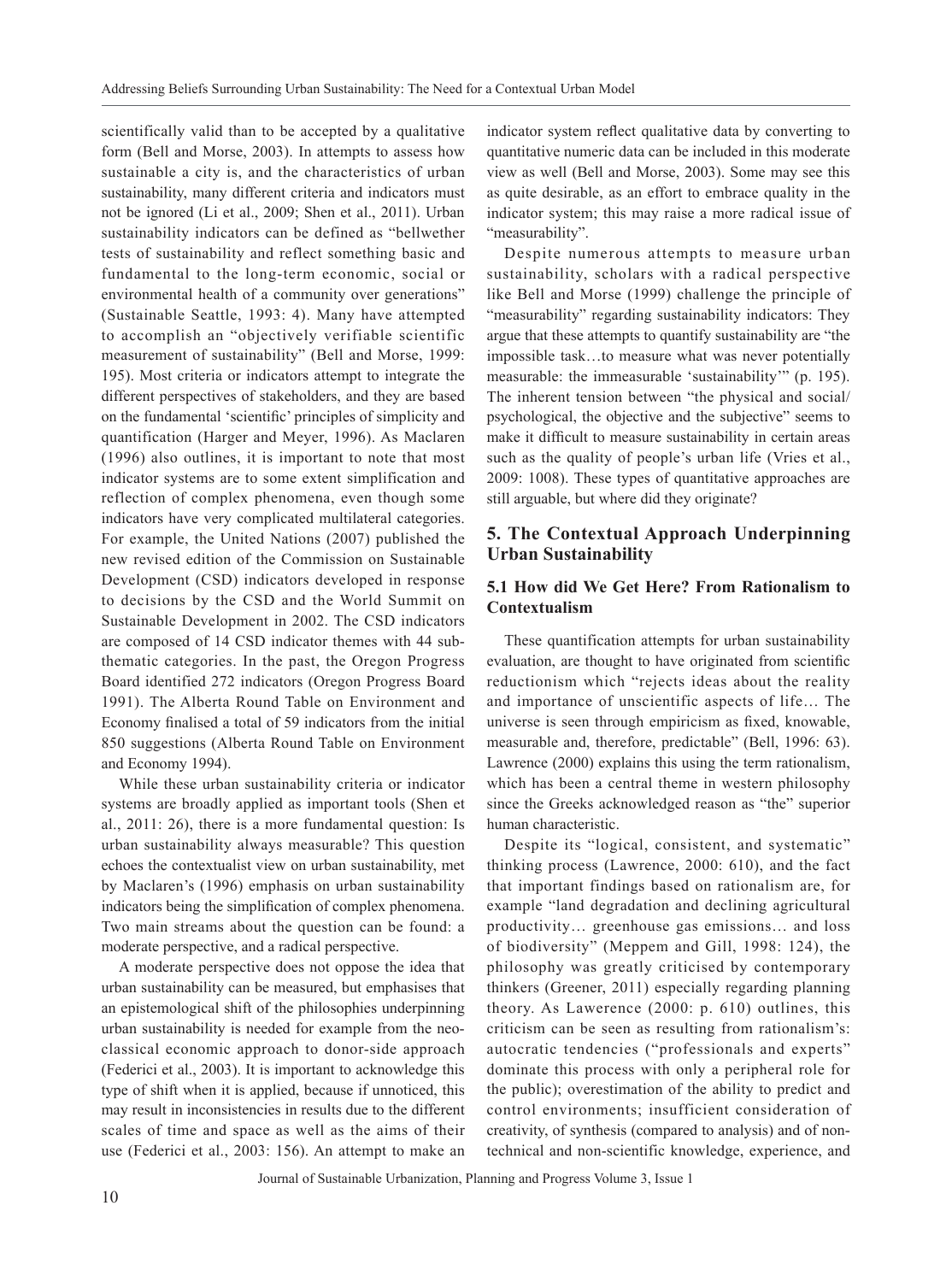wisdom (scientific, technical, and quantitative bias). It is further noted that it failed to consider the collective nature of planning and the central role of dialogue; it failed to consider inequities and the political nature of planning (may reinforce inequities); it failed to combine substantive issues such as social and environmental needs and to design the process to suit contextual features; and it failed to consider resource and rational limits.

More science-intensive urban sustainability indicators nowadays attempt to involve human or social factors (Hezri and Dovers, 2006: 91), for example "community indicators, with an emphasis on policy procedures and processes, [mark] a 'critical turn' for the broader indicator literature. Underpinned by the logic of deliberative communication, scholars are exploring the connection to other non-state actors". In this transition process, the UN recommends further work on indicators at the national level in line with each country's conditions and priorities and asked the international community to support the efforts of developing countries in this regard (UN, 2007: 3).

What is required today is thought to be a "participatory and subjective approach" (Bell and Morse, 1999: 195) or the perspective of contextualism. This way of thinking, partly shown through debates with regard to incrementalism (Braybrooke and Lindblom, 1963; Benveniste, 1989; Sager, 1994), a governance model using small steps (Bruyninckx et al., 2012) leads us to a focus on local governance in terms of urban sustainability, as it provides room to look at the interdependency of everything to everything else and the importance of the participating actors in cities. Given that rationalism is largely associated with the natural environmental sciences (Green, 2011) it would seem that another philosophy would be more beneficial to contemporary debates on urban sustainability.

# **5.2 The Potential Impact of Contextualism on Local Governance**

Contextualism is thought to provide more intuition towards good local governance as the notion can control its focus by remaining at a smaller scale of a given event. In terms of definition, local governance can be defined as "the formulation and execution of collective action at the local level" (Shah, 2006: 1). It involves both official institutions that belong to local government, as well as the different types of unofficial arrangements such as "informal norms, networks, community organizations, and neighborhood associations in pursuing collective action by defining the framework for citizen-citizen and citizenstate interactions, collective decision making, and delivery of local public services" (Shah, 2006: 2).

On the other hand, good local governance, although difficult and debatable to define (Graham et al., 2003: 3), is not only "a function of the structure of intergovernmental relationships", but more widely "a result of new opportunities and resources, the impact of leadership motivation and choices, the influence of civic history, and the effect of institutions that constrain and facilitate innovation" (Grindle, 2007: 3). Critical principles in pursuit of good local governance promote participation; consensus orientation; strategic vision; responsiveness; effectiveness and efficiency; accountability and transparency; equity and rule of law (UNDP, 1997). Again, however, in reality, to execute a task at a local level requires a complex set of interdependent relationships with government, local organisations, stakeholders and citizens (Stoker, 2011: 17).

The relationship between contextualism and local governance can be seen through "disorder" (Pepper, 1942: 234), which contextualism accepts, it is shared by interpretivist perspectives seeking to "understand the complex world of lived experience from the point of view of those who live it" (Schwandt, 1998: 221). By welcoming different ideas about a situated and chaotic urban reality and accepting a widened view towards participatory actors of urban governance, contextualism concerns indirect contributors as well as direct contributors regarding an event. In doing so, contextualism can lead us to creativity in disorder, a creation of more mobile and flexible principles. This fits the specific principles of good local governance such as participation and social inclusion by bridging the, beyond criticism, bottom-up approach of experts- dominant processes in rationalist planning theory, and celebrating tacit knowledge in knowledge management and capacity building in the local community (Pratt, 2008).

However, with this 'active citizenship', it must be also noted that there is a possibility that only wealthy and professional middle-class people will be able to participate in a pluralist governing system, and this will only result in another form of elitism (Kearns, 1995). Moreover, because of this, some of the national governments' distrust towards both local government and the 'amateur', shows a tendency to prefer "the use of paid directorships" in the public realm (Kearns, 1995: 159), and this distrust may also leave the education of citizenship to become "obligations" in schools, not rights (p.159).

Despite concerned voices, to make 'Think Global, Act Local', a slogan, which is attributed to Patrick Geddes (1915), operational, a critical approach to different local contexts seems necessary. Successful stories of local governance that benefit people in society can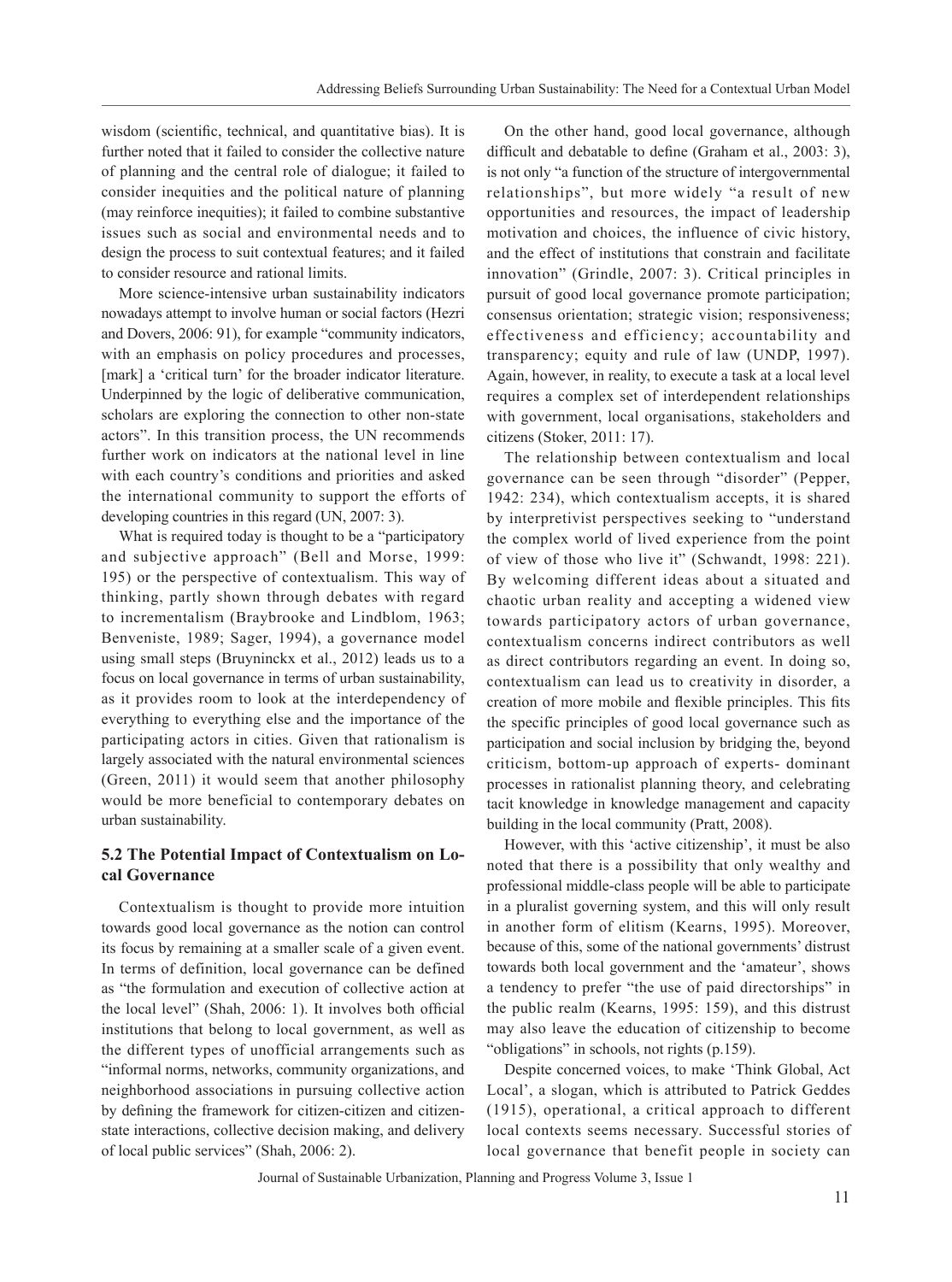be found in many southern and developing countries, while their qualities and natures may be different (Stoker, 2011). Although there are sarcastic views on these publicised successful stories being 'sold for their cities' competitiveness, supported by messages from active campaigners (Gilbert, 2006), it seems undeniable that there are many lessons to be learned from these pioneering examples. Among many cases, an example from Latin America is of particular interest because of its historical context and unique application in terms of local governance.

# **6. Good Local Governance and Its Relationship with the Concept and Role of Leadership: The Case of the City of Curitiba, Brazil**

Even though in the 1970s, Latin America was dominated by military regimes, after experiencing the so-called 'Third Wave Democratization' (Huntington, 1991), most nations are based on free democratic election supported by neoliberalism, decentralisation, local democracy and the promotion of participation (Gilbert, 2006). However, not every city seems to have followed the basic principle of promotion of participation. As such, the city of Curitiba, the capital of the State of Paraná, Brazil, has been celebrated as a successful example and model of a sustainable city with a vision of a city for people. In many international competitions for sustainable cities, the city of Curitiba has been recognised significantly, for example, winning the Globe Sustainable City Award 2010 for excellent sustainable urban development and the Sustainable Transport Award 2010 for the implantation of the Linha Verde (Green Line). Nevertheless, it has also been criticised at the same time, due to the exclusiveness of citizen participation. In other words, the clear interconnected strategies in urban planning, intensely supported by strong leadership with powerful and influential visions, were one of the key factors for success towards urban sustainability. However, the process mainly led by professionals and specialists, has resulted in exclusion regarding popular participation (Irazabal, 2005).

In terms of strategy, Curitiba has put great emphasis on people and integrated planning and these strategic points affect most of the dimensions of the city (ICLEI, 2003). Beginning in the 1960s in the Urban Planning Institute of Curitiba (IPPUC), Curitiba's urban plan is still on-going in the third phase today (Potal da Prefeitura de Curitiba). The clear strategic vision encompassing all urban dimensions of the city can be revealed by its visionary former mayor, Jaime Lerner, who was involved from the city's Master Plan in 1965 and led the city's transformation and served as the city's mayor three times:

"There is no endeavour more noble than the attempt to achieve a collective dream. When a city accepts as its mandate its quality of life; when it respects the people who live in it; when it respects the environment; when it prepares for future generations, the people share responsibility for that mandate, and this shared cause is the only way to achieve that collective dream" (ICLEI, 2003: 2).

This fact can be seen as being in line with one of the principles for good governance, "strategic vision", which entails that: "leaders and the public have a broad and long-term perspective on good governance and human development, along with a sense of what is needed for such development. There is also an understanding of the historical, cultural and social complexities in which that perspective is grounded" (Graham et al., 2003: 3). A strong institution that will sustain their vision with "a group of well-trained specialists controls the process of land use and transportation very much in tune with developers in order to provide a 'comfortable' environment for a population that in exchange would have no reason to challenge the political status quo" contributed to the city's achievement towards sustainability as well (Lara, 2010: 119). Lara (2010) further notes that this aspect of professionalism was the reason why the city has become celebrated as a model city in the First World.

While this can be seen as an alternative approach with fundamental but innovative vision and leadership to foster sustainable cities, it seems obvious that the principle of 'strategic vision' reinforced by strong leadership, conflicts with the principle of participation. Although it can be advocated through the legitimate processes of a local democracy, it does not seem to touch citizens' deep perceptions towards critical values, for example the social inclusion that decentralisation promotes. From a contextualist viewpoint, this can be regarded as an ignorance of a critical context underlying the historic event.

Irazabal (2005) stresses that: "the city's marketing efforts have built up citizen pride as an uncritical, irresponsible social conscience that supports the status quo of the structure of power and the dominant social class' (p. 100). Lara (2010) made this point evident by noting that "electoral data [shows] that Curitiba has consistently voted more conservative than other Brazilian capitals and even to the right of smaller cities in the state of Parana", with an additional explanation that more progressed larger cities show a tendency of more votes for the left (p. 119). This reinforces what Millband (2008) argues that: "Political change comes from leadership and popular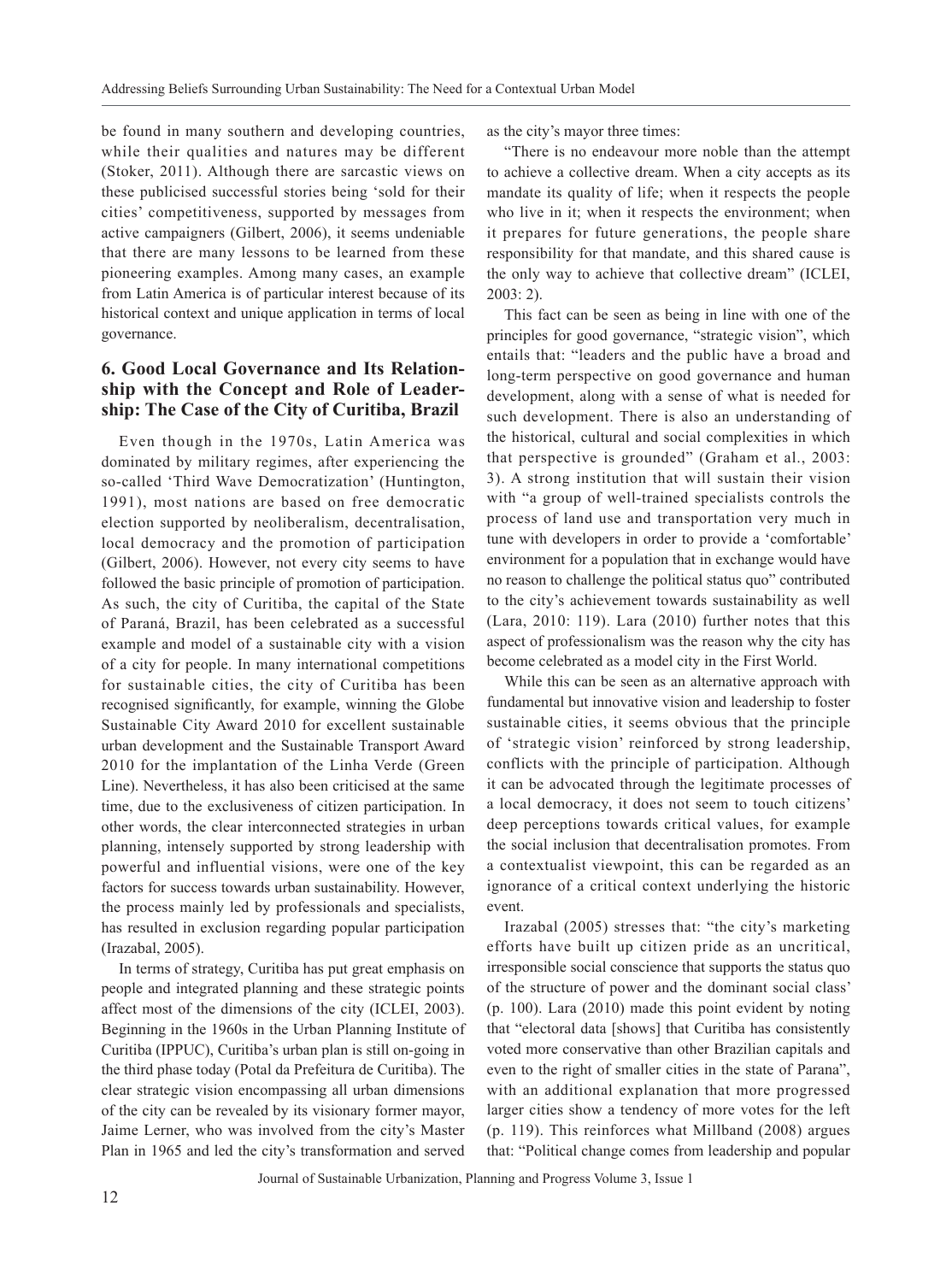mobilisation. And you need both of them" (Ed Miliband, UK Secretary of State for Climate, December 2008).

Many years of serving as the mayor of the city as well as the president of the IPPUC for a long time are undeniable factors in the city's recognition as a sustainable city – this strength in leadership can be seen as fostering the city's urban transportation system as one of Curitiba's best-known planning achievements, an international model for implementation of well- integrated systems with environmental benefits. Considering that transport is one of the traditional sectors that are thought to require central provision with appropriate infrastructures (Gilbert, 2006), it seems that the success could have been difficult without such a sense of powerful leadership.

Such leadership can also be seen differently from the contextualist perspective of Wood (2005) who argues that leadership is an event and a process. Wood (2005) stresses that it is not a property of a person or of an organisation, but it cannot exist without "any reference to a social context or to some communistic processes" (Wood, 2005: 1114). According to Wood's view, which is shared by contextualist notions, Curitiba's leadership can be seen as successful only within the specific given context of time and space with the involved social actors. It can be inferred that personal or organisational qualities regarding leadership can be continued for a long time, therefore can be called desirable, and can be varied by context. Consequently what constitutes leadership is good and accordingly sustainable also seems arguable.

### **7. Conclusions**

The concept of a sustainable city is contested and debatable. Despite skeptical views of the mal- operational functions of the word 'sustainable', it seems only obvious that with great influential power, it has brought a big change in the history of the contemporary world and more is to be expected when considering the dramatic progress within the political, social, economic and environmental contexts. Although many initiatives and principles are given at different levels in the world of sustainable development, they do not always appear to be on common ground, or to be more precise; this common ground does not seem to exist yet. There are various reference points, but most importantly, critical interpretation and application considering local situations and contexts are thought to be necessary. Through this process, the contextual implication of the word sustainable respecting the qualitative roots of urban dynamics seems to open up a wide window from which to explore qualitative discourse on urban sustainability.

As shown in the example of the city of Curitiba, the

contradictory principles of good local governance and how well these principles are applied at a local level are arguable. It seems unlikely that this contradiction will be solved in the near future, but it is important to look at, and a solution to this contradiction should be aimed for. Due to different historical and socio-cultural contexts, a critical application of the principles through the primary process of extensive examination regarding the different urban situations of each urban domain is necessary (Sasaki, 2010). Also, more in depth case studies on different cities will follow in future research in order to overcome the limitation that this paper may hold.

Urban sustainability is a contested concept to approach. However, it is thought to be truly beneficial to look at existing ideas towards urban sustainability, and challenge them to be more integral, bearing this fact in mind with regard to the application of any apparently good models. A model refers to "a thing used as an example to follow or imitate" (Oxford dictionaries, 2012). To use an example of a city as a 'model' seems debatable. It is so because different contexts of history, geography, social, political, economic and environmental dimensions can matter, as well as seeing through the underlying philosophies, in order to carefully and critically contribute to a broader contextual concept of sustainable development. Critical consideration of these different conditions before adaptation is required.

The rationalist follows a traditional philosophy of science, which sees everything as measurable, and can be challengeable. Contextualism, by counteracting the traditional philosophy of science can be beneficial to debates on the qualitative aspects of urban sustainability. It must be noted that it is not that we claim that clear answers now only exist in qualitative methods. Rather, we place our understanding on recognising the philosophical differences of both methods clearly, and are attempting to curve back the current biased view towards quantitative approaches. Above all, this type of philosophical exploration is essential in conceptualising urban sustainability by bringing ontological and epistemological debates down to the practical level.

#### **References**

- [1] ACKOFF, R.L (1971). Towards a System of Systems Concepts. Institute of Management Sciences. Providence. RI.
- [2] ALBERTA ROUND TABLE ON ENVIRONMENT AND ECONOMY (1991). Alberta: Working for a Sustainable Future. Edmonton: Alberta Round Table on Environment and Economy.
- [3] ARONSON, D. (1996). Overview of Systems Think-
- Journal of Sustainable Urbanization, Planning and Progress Volume 3, Issue 1